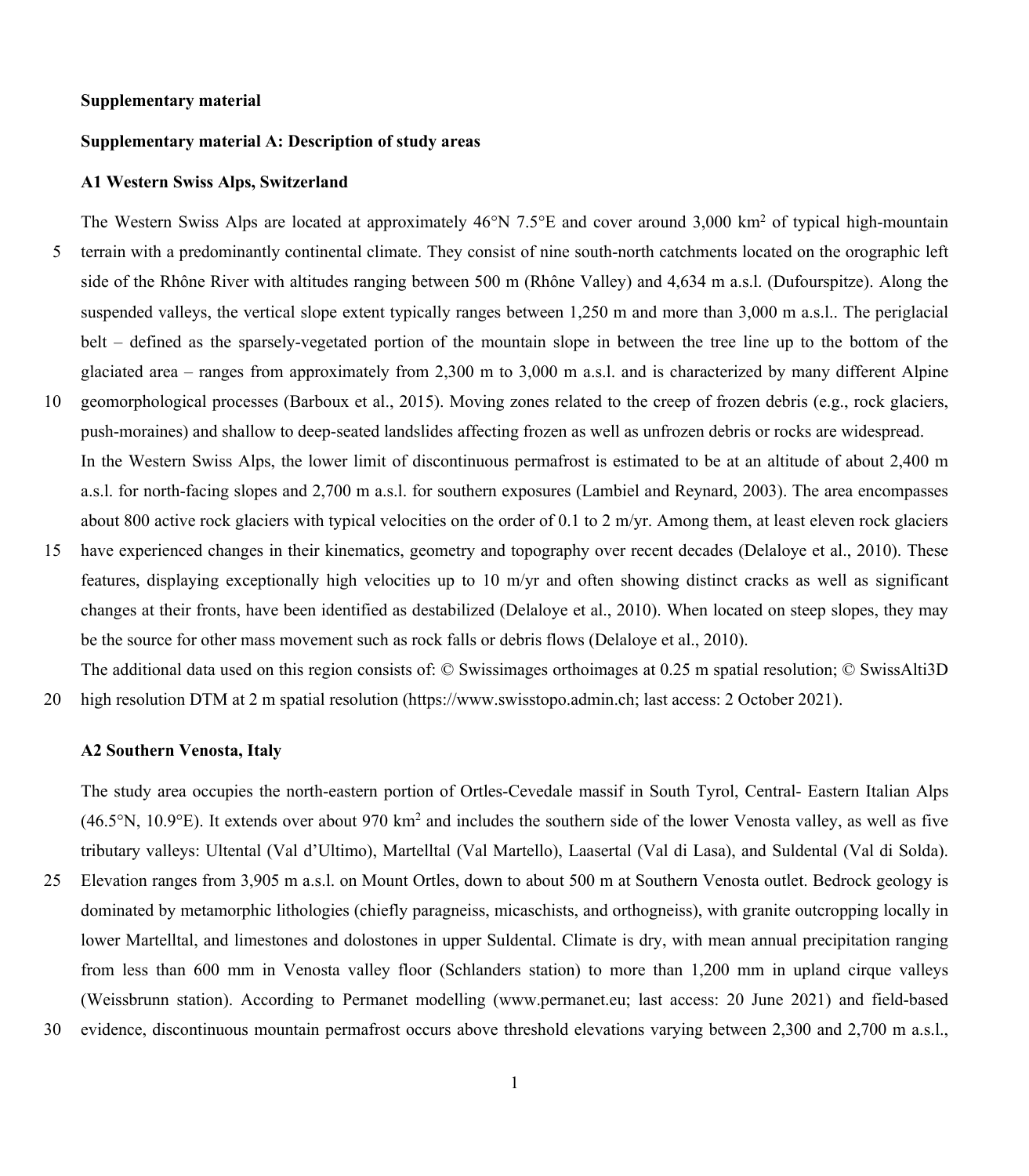depending on topographic (e.g., aspect) and microclimatic (site-specific) conditions (Boeckli et al., 2012). In this context, rock glaciers are dominant geomorphic features above the present treeline. According to an unpublished regional inventory completed in September 2019, the study area hosts 781 rock glaciers, including geomorphological outlines and activity degree based of geomorphological evidence.

35 The additional data used on this region consists of: several web map service available from GeoCatalogo of Autonomous Province of Bolzano (https://geoportale.retecivica.bz.it/geodati.asp; laste access: 2 November 2021), including orthoimages at 2 – 0.5 m spatial resolution; LiDAR-derived DTM at 2.5 m spatial resolution (taken in 2005) free download available from GeoCatalogo of Autonomous Province of Bolzano.

# **A3 Vanoise Massif, France**

- 40 The Vanoise massif is a mountain chain located 45.4° N and  $7^{\circ}E$  in the French Alps, covering approximately 2,000 km<sup>2</sup>, and reaching 3,855 m a.s.l. at its highest point (la Grande Casse). Though it has no strictly defined boundaries, the massif is often combined with the 'Parc National de la Vanoise' area, and it mostly includes the highest parts of the Arc and Isère watersheds. The mean elevation of the massif is 2,325 m a.s.l., about 60 % of the terrain is above 2,500 m a.s.l., and about 4 % is covered by glaciers.
- 45 Permafrost is largely present in the region because of its topographical and climatic settings (Marcer et al., 2017), as evident by abundant rock glaciers ( $n = 518, 38$  km<sup>2</sup>). These landforms are mostly located in valleys above 2,400 m a.s.l., and more than half of them ( $n = 357$ ) most probably contain ice (Marcer et al., 2017). Among the actively-creeping rock glaciers of the Vanoise massif, 24 landforms presently show evidence of destabilization, such as extensional cracks, crevasses, and scarps (Marcer et al., 2019).
- 50 Thanks to multi-temporal orthoimages analysis (Marcer et al., 2019), it was possible to evaluate the evolution of the Vanoise rock glaciers' surface velocity: between the first available measurement period  $(1950 - 2000)$  and the next one  $(2000 -$ 2010), an increase of 157 % was observed, whereas the increase in velocity was only 38 % between 2000 – 2010 and 2010 – 2015. The mean/maximum velocities shifted, respectively, from 0.3 - 1.5 m/yr to 0.9 - 7.3 m/yr between the first and the last period, indicating a significant acceleration of rock glaciers, similar to what is observed in other regions of the Alps 55 (Kellerer-Pirklbauer et al., 2018).
- The additional data used on this region consists of: multi-temporal high-resolution aerial imagery for the French Alps (IGN France; https://www.ign.fr/; last access: 2 November 2021); DTM at a 10 m spatial resolution (TanDEM-X); BD-Alti at a 25 m spatial resolution (IGN France); MNT RGE at a 5 m spatial resolution (IGN France).

# **A4 Troms County and Finnmark County, Northern Norway**

60 Troms County covers Kåfjord, Lyngen and Storfjord municipalities and the south-eastern part of Tromsø municipality and corresponds to approximately  $4,400 \text{ km}^2$  (69°N 20°E). Finnmark County covers parts of Gamvik, Berlevåg and Tana municipalities and corresponds to approximately  $2,600 \text{ km}^2$  (71°N 28°E).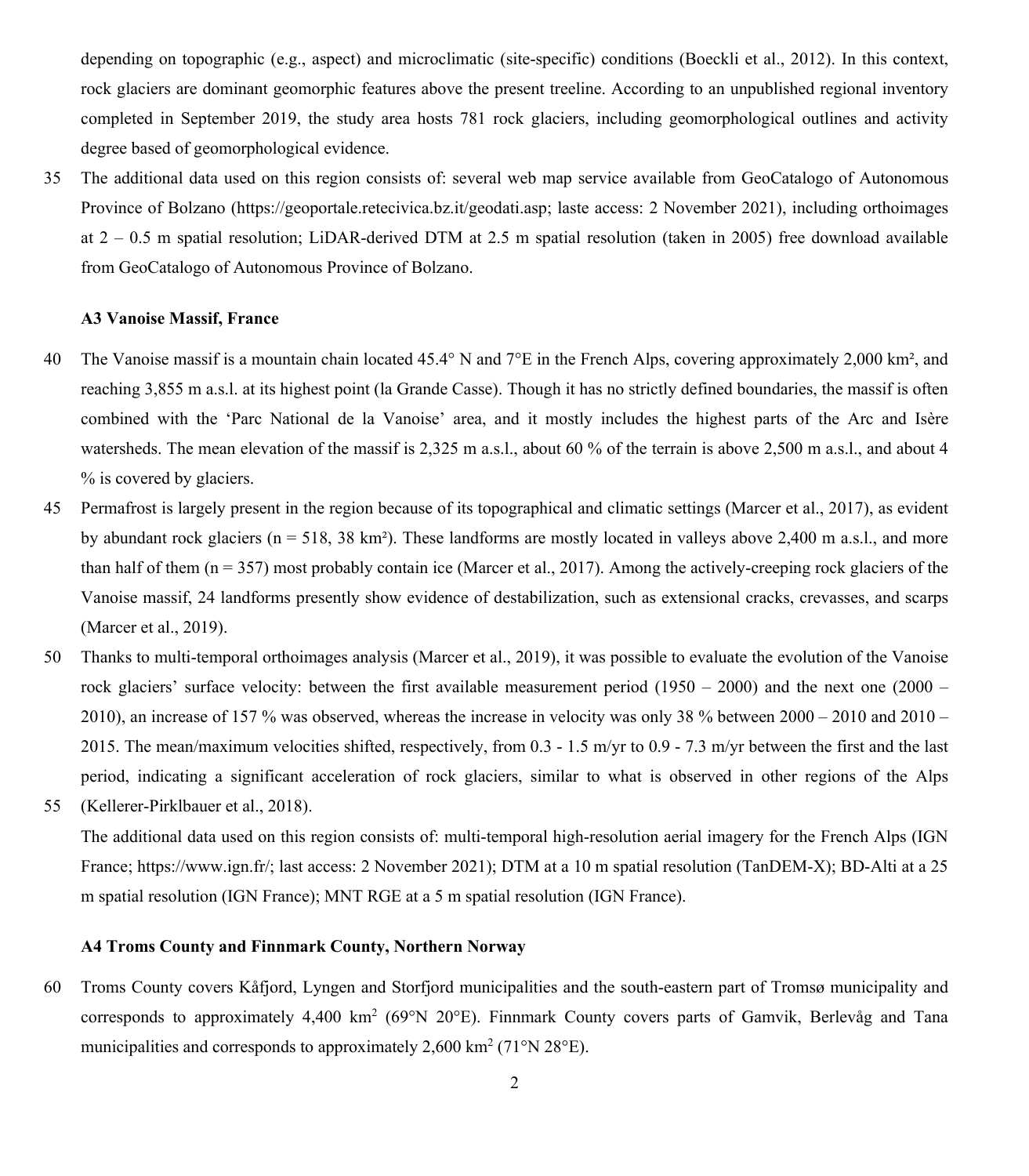In Northern Norway, rock glacier inventories exist (Lilleøren and Etzelmüller, 2011) and ground temperature are measured at several locations (Blikra and Christiansen, 2014). High resolution SAR data from TerraSAR-X and Radarsat-2 are

65 acquired since 2009. Previous studies applied InSAR for measuring ground displacements (Eckerstorfer et al., 2018; Eriksen et al., 2018) and Sentinel-1 InSAR is now publicly available through the InSAR Norway mapping service (https://insar.ngu.no/; last access: 2 November 2021). A recent study of the Ádjet rock glacier in Troms county demonstrates acceleration in a context of climate change (Eriksen et al., 2018).

The additional data used on this region consists of: Norgeibilder orthophotos at 0.1 - 1 m spatial resolution (2001-2019) for 70 Troms County and Norgeibilder orthophotos at 0.25 - 0.5 m spatial resolution (2008-2018) for Finnmark County; Norwegian DTM (Norwegian Mapping Agency; https://www.kartverket.no/; last access: 2 November 2021) at 10 m spatial resolution; ArcticDEM at 2 m spatial resolution.

### **A5 Nordenskiöld Land, Svalbard**

The Nordenskiöld Land peninsula is the central land area in Svalbard between Isfjorden and Van Mijenfjorden, and is 75 delimited by the sea to both the west and east. It approximately 4,100 km<sup>2</sup> (77°N 13°E) large. Permafrost is widespread all over the landscape outside the glaciers, as the area is classified as located in the zone of continuous permafrost. In Nordenskiöld Land, the permafrost essential climate variables permafrost temperature and active layer thickness are monitored at several landforms in Nordenskiöld Land (Christiansen et al., 2021). Long data series are available, e.g., in Adventdalen, Longyeardalen, Endalen, and Kapp Linné, and contribute to the study of variable periglacial conditions in the 80 Nordic area (Christiansen et al., 2021) and the impact of meteorological variability on periglacial landforms. Several rock

glaciers were studied (Isaksen et al., 2000). High-resolution SAR data from TerraSAR-X and Radarsat-2 are acquired since 2009, and InSAR in relation to permafrost studies was performed around Adventdalen using Sentinel-1 (Rouyet et al., 2019). The additional data used on this region consists of: TopoSvalbard orthophotos at 0.2 - 0.4 m spatial resolution (2009-2012); Svalbard DTM (Norwegian Polar Institute; https://www.npolar.no/; last access: 2 November 2021) at 20 m spatial resolution.

### 85 **A6 Disko Island, Greenland**

Disko Island is located off the central West Coast of Greenland at approximately 70°N 53°W. It is the largest island in Greenland covering approximately 8,575 km<sup>2</sup>, and has a high relief landscape with steep slopes rising up to 900-1,200 m a.s.l. and large glaciers covering up to 20 % of the total land area. The island is located in the zone of continuous permafrost, and rock glaciers are common on the island both inland and especially along its eastern shores, as well as on the mainland

90 shores in Disko Bugt (Disko Bay) (Humlum, 1982). The activity of rock glaciers cannot be determined easily using field observations or photographs only, as rock glaciers may be composed of several superimposed rock glaciers of different generations and activity levels and thus render a complex topography. Remote sensing techniques are thus key to understand rock glacier kinematics and permafrost development better.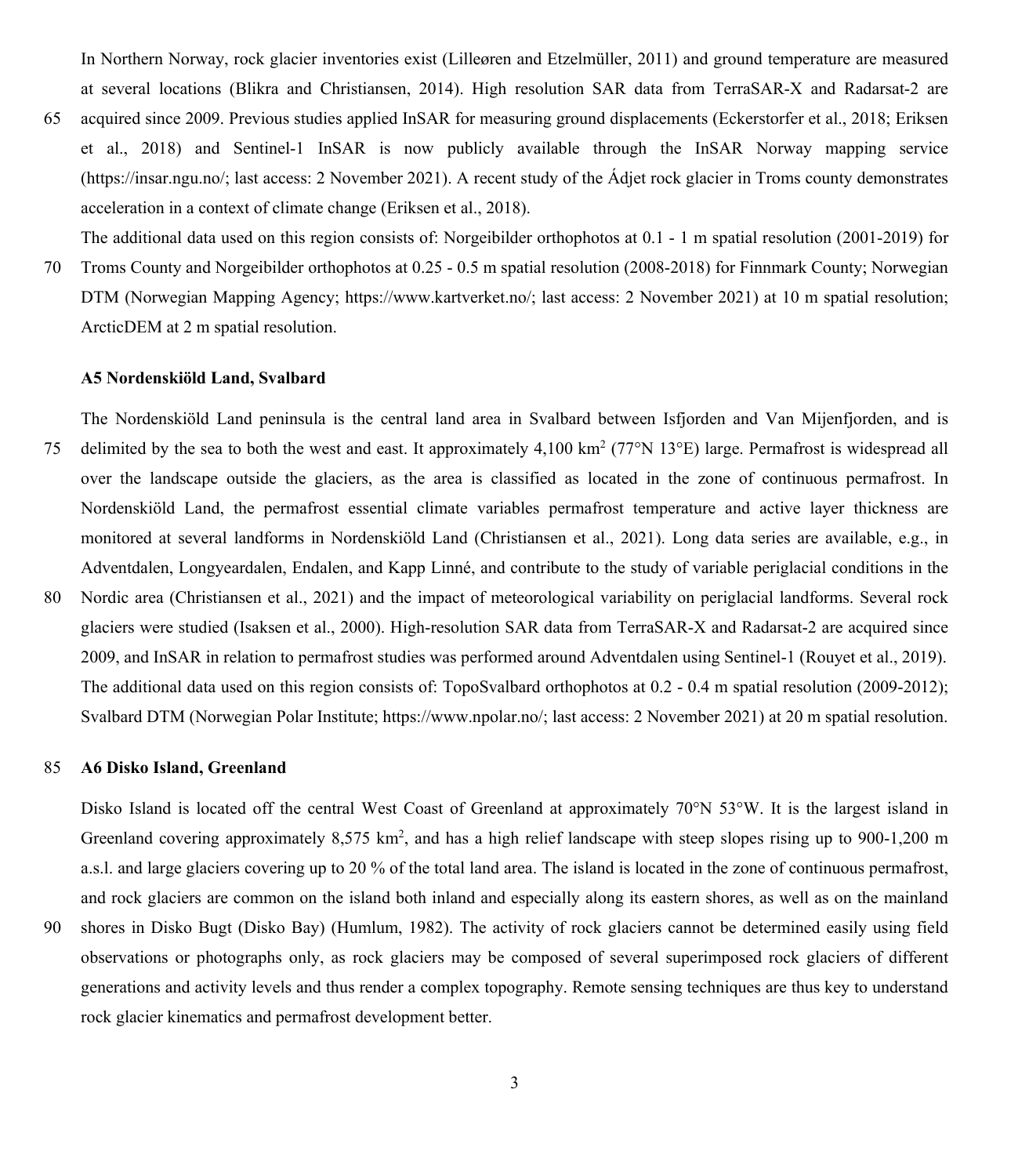Rock glaciers on Disko Island vary considerably in length and thickness. Lobate rock glaciers are typically talus-derived and

- 95 ice-cemented and are collectively estimated as  $30 300$  m long and  $10 30$  m thick, with a general surface slope of only 5 -25° while the frontal lobe slope may be inclined up to 35 - 50° (Humlum, 1982). Furrows and ridges may form a relief up to 5 m on large rock glaciers and less than 2 m on smaller ones. According to Humlum (1982), lobate rock glaciers are predominant on north-facing valley wall slopes and are rare on south-facing slopes. Tongue-shaped rock glaciers reach greater lengths of 500 - 6,000 m with a thickness of 20 - 75 m. Frontal slopes are similarly inclined as lobate rock glaciers. A
- 100 main difference is the presence of glaciers at the upper end of the majority of tongue-shaped rock glaciers, suggesting a glacial origin and an ice-cored interior (Humlum, 1982). These generally form in steeper terrain and below cirque headwalls. Ridge and furrow topography is equally observed, however, and appears to occur mainly towards the downstream end of rock glaciers. Spatulate rock glaciers are less frequent on Disko Island. They are largely tongue-shaped rock glaciers, but with a much broader, spatulate-like front, which forms when the rock glacier flows onto a less constrained so-called 'trunk'
- 105 valley and spreads laterally (Humlum, 1982). This may often result in the formation of two distinct lobes or tongues. The additional data used on this region consists of: © Google Earth imagery; DTM at a 10 m spatial resolution (TanDEM-X).

## **A7 Brooks Range, Alaska**

The Brooks Range of Alaska, centred at approximately 68°N 150°W, stretches approximately 1,000 km west to east into

- 110 Yukon Territory, Canada, and ranges up to 300 km north to south. It is the northernmost extent of the North American Rocky Mountain system. The central and eastern Brooks Range consist of east-trending ridges that reach elevations up to 2,400 m a.s.l.. The climate ranges from sub-arctic on the south side to arctic on the north side of the range, characterized by exceptionally cold winters, warm to cool summers, low precipitation, and high winds. All of the Brooks Range is in the continuous permafrost zone, with measured permafrost depths ranging from 240 to 356 m. Treeline occurs on the south side
- 115 of the Brooks Range, just south of the Continental Divide, which runs east-west through the Brooks Range. Rock glaciers in the Brooks Range received little attention, with previous mapping only by a handful of individuals (Calkin, 1987; Ellis and Calkin, 1979). All of the rock glaciers are located between altitudes of 900 and 2,000 m a.s.l.. Ellis and Calkin (1979) determined that the vast majority of the rock glaciers occur north of the Continental Divide. Very few measurements of movement rates have been made on the Brooks Range rock glaciers. Rates measured on the central lobes of
- 120 two rock glaciers in the early 1980s indicate rates of 0.4 and 0.1 m/yr (Calkin, 1987). Recent studies were conducted on frozen debris lobes (FDLs) (Darrow et al., 2016). These features consist of soil, rock, organic debris, and areas of infiltration ice, with annual movement rates for eight investigated FDLs ranging from 1.0 to 25.0 m/yr.

The additional data used on this region consists of: © Google Earth imagery; TanDEM-X DTM at 10 m spatial resolution; 125 LiDAR coverage only on specific sites.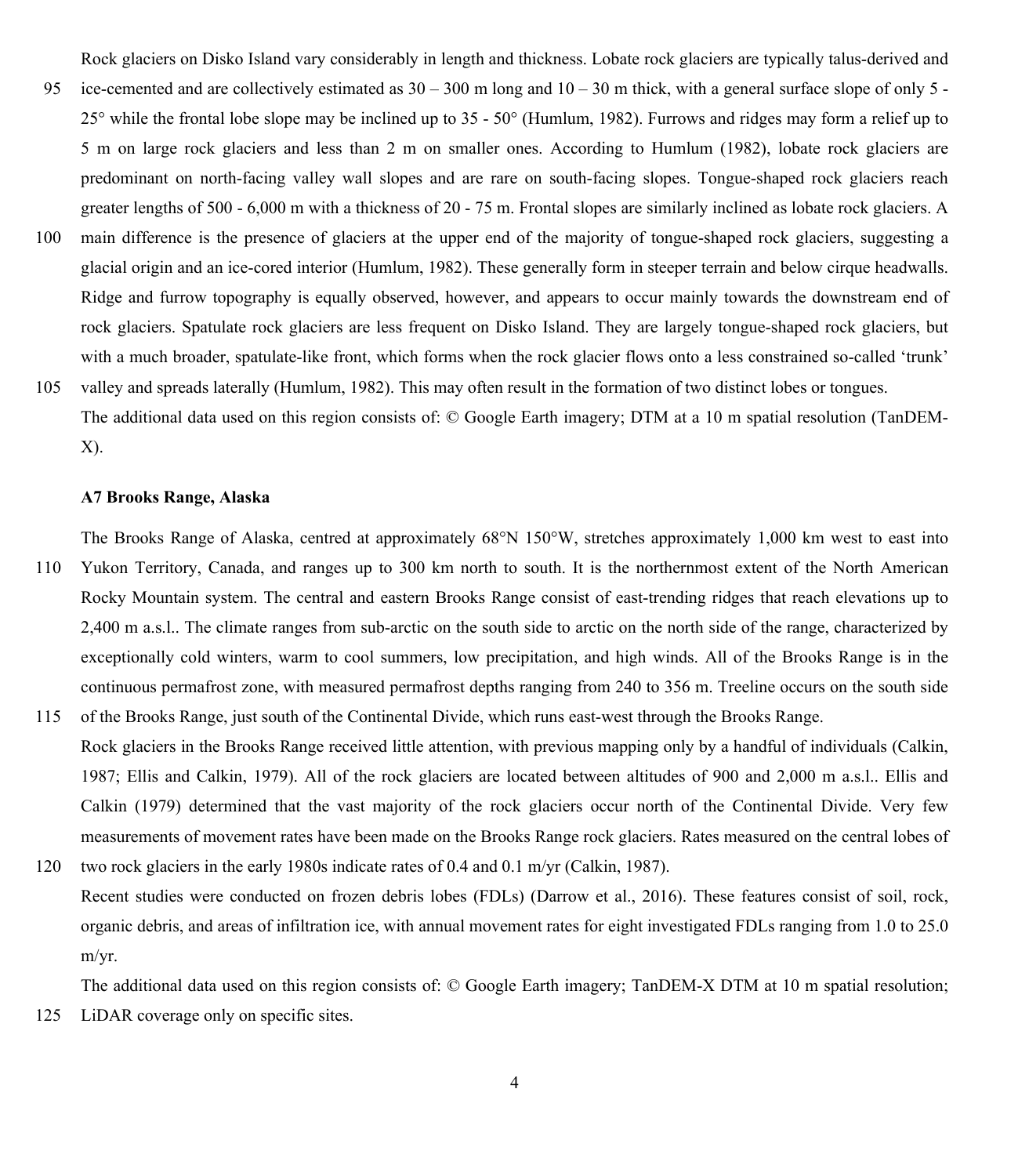### **A8 Northern Tien Shan, Kazakhstan**

The mountain ranges Ile Alatau (former names Zailijskij or Transili Alatau, 43°N 77°E) of the Northern Tien Shan rise to nearly 5,000 m a.s.l. The main ridges mark the border between Kazakhstan and Kyrgyzstan. The predominant rocks are granites of Devonian, Silurian, and Carboniferous age.

- 130 The main precipitation is from frontal cyclonic activities occur in early summer in this subregion and intrusions from cold and moist air masses from the north. Therefore, the northern windward slopes are more humid. At altitudes of about 3,000 m a.s.l., precipitation can exceed 1,000 mm/yr on the northern slopes (mean annual precipitation at the Tuyuksu glacier station (3,434 m a.s.l. is 1390 mm) or be less than 800 mm/yr in leeward valleys south of the main mountain ridges. Precipitation minima occur in all areas in winter. Mean annual air temperature at the Tuyuksu station, located close to the glacier
- 135 terminus, is -3.7 °C. The study region has a large periglacial zone (Marchenko, 2003). Studies indicate that permafrost is extremely rare below 2,700 m a.s.l., likely above 3,200 m a.s.l. and very likely above 3,500 m a.s.l. (Gorbunov et al., 1998). The thickness of the permafrost varies between 10 and 80 m (Marchenko, 2003). Gorbunov et al. (1998) found based on aerial photography and field investigations many rock glaciers in Ile Alatau which
- cover a total area of  $90.3 \text{ km}^2$ . Most rock glaciers occur between  $3,000$  to  $3,800$  m a.s.l. (mean elevation  $3,400$  m a.s.l.) and 140 are, hence, located at elevation where permafrost is likely (Bolch and Gorbunov, 2014; Gorbunov and Titkov, 1989). One front of an active rock glacier is located at about 2,500 m a.s.l. which is even below the treeline. Quite a few rock glaciers are larger than 1 km<sup>2</sup> with the largest covering more than 2 km<sup>2</sup> (Gorbunov and Titkov, 1989). Investigations of displacement rates characteristic boulders on rock glacier surfaces indicate displacement rates from less than 1 m to about 11 m (Gorbunov and Titkov, 1989).
- 145 The additional data used on this region consists of: orthorectified Landsat ETM+ data (1999 2002); ASTER scenes (2000 2019); Sentinel-2 images; © Google Earth imagery; GeoEye and Pleiades satellite images, aerial photographs, Corona KH-4 optical satellite data at 2 m spatial resolution from the 1960s; SRTM DTM at 30 m spatial resolution; TanDEM-X DTM at 10 m spatial resolution.

### **A9 Central Andes, Argentina**

- 150 The selected area is situated in the Central Andes of Mendoza, Argentina (33°S 69°W). The region corresponds to the most southern part of the Dry Andes, where extensive areas have permafrost conditions. Most of the selected area is represented by the Cordón del Plata mountain range, Cordillera Frontal, where the maximum height surpasses 6,000 m a.s.l., and the minimum altitude is approximately 2,000 m a.s.l.. Furthermore, it is possible to find permafrost occurrence from 3,600 m on upwards (Ruiz and Trombotto Liaudat, 2012).
- 155 The total area selected  $(2,900 \text{ km}^2)$  is one of the regions of the Central Andes where more rock glaciers and debriscovered/rock glacier composites or transitional landforms are located. Almost 25 % of the debris-covered and rock glaciers identified in the National Glacier Inventory of Argentina (IANIGLA; https://www.mendoza.conicet.gov.ar/; last access: 2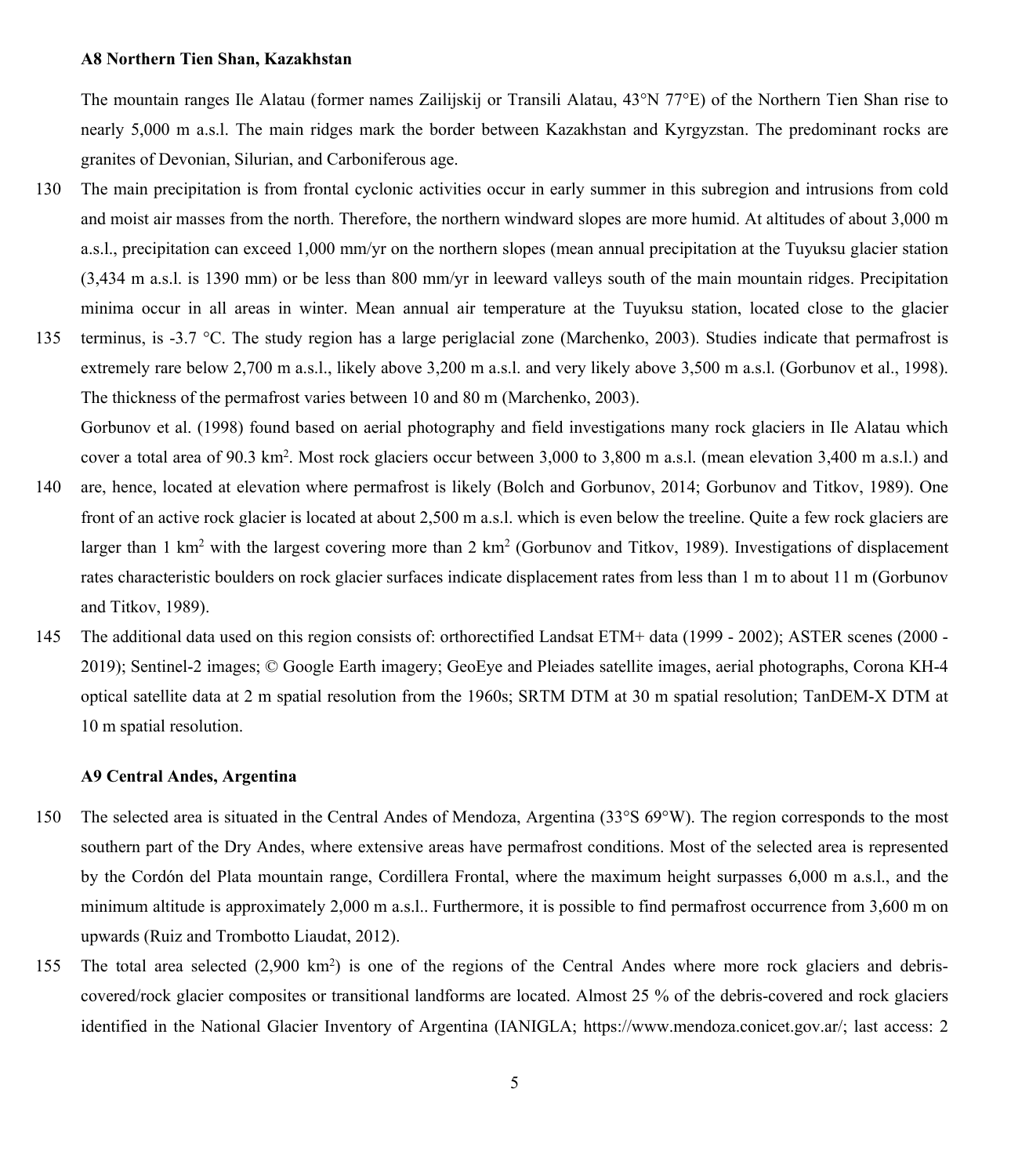November 2021) are located inside the selected area and due to the topography of Cordon the Plata, glaciers, rock-glaciers, and transitional landforms area oriented to the east or west.

- 160 Cordón del Plata has the most extensive active layer monitoring record in the area (continuously since 1999). One of the most-studied rock glaciers of the Southern Andes, Morenas Coloradas rock glacier, is located there and some unique surface velocity measurements have been performed. Inside the study area, there is a real-time automatic weather station of the IANIGLA Network (http://estaciones.ianigla.mendoza-conicet.gob.ar/; last access: 2 November 2021). Weather data indicate that, in this region, the mean annual air temperature at 2,500 m a.s.l. is around 6 - 7°C stations and total annual precipitation
- 165 is around 400 500 mm.

The additional data used on this region consists of: © Google Eart imagery; National orthoimages; DTM at 30 m spatial resolution (combining SRTM and ALOS DTM).

# **A10 Central part of the Southern Alps, New Zealand**

The Southern Alps of New Zealand is an elongated mountain range, about 800 km long and 80 km wide, crossing almost all 170 the South Island of New Zealand from north-east to south-west. Altitudes range between 500 m a.s.l. and 3,724 m a.s.l. (Mount Cook). Many summits located along the central ridge, called the Main Divide, are higher than 2,500 m a.s.l., and 16 of them exceed 3,000 m a.s.l. The climate of the Southern Alps is temperate, with a strong maritime influence. Most of the atmospheric perturbations come from the West perpendicularly to the Southern Alps. This provokes a strong precipitation gradient across the mountain range, with annual rainfalls ranging from 3,000 mm on the West Coast, 14,000 mm at Mount

175 Cook, to less than 1,000 mm further east. This strongly influences the altitude of the equilibrium line of glaciers, which is around 1,600 m a.s.l. on the West Coast and up to 2,200 m a.s.l. in the eastern catchments. The study area is situated in the central part of the Southern Alps, between roughly 42.9°S, 171.9° E and 44.3°S, 169.22°E. This area contains the highest elevations of the Southern Alps, and most of the rock glaciers mapped within an existing

inventory (Sattler et al., 2016). The rock glaciers are mainly concentrated on the east side of the Main Divide, from south-

- 180 west to north-east, in the Barrier Range, the Ben Ohau Range, the Liebig Range, the Two Thumb Range, as well as in the Lake Heron and Arthur's Pass regions. Sattler et al. (2016) identified 383 rock glaciers based on aerial photograph analyzes. From this inventory, the authors assessed the permafrost lower limit at around 1,850 m a.s.l. on south-exposed slopes. Little attention has been paid to the dynamics and evolution of rock glaciers in the Southern Alps (Sattler et al., 2016). Therefore, their rate of activity remains largely unknown.
- 185 The additional data used on this region consists of: New Zealand aerial images (LINZ data service; https://data.linz.govt.nz/; last access: 2 November 2021); DTM at 8 m spatial resolution (originally created from January 2012 LINZ Topo50 20 m contours).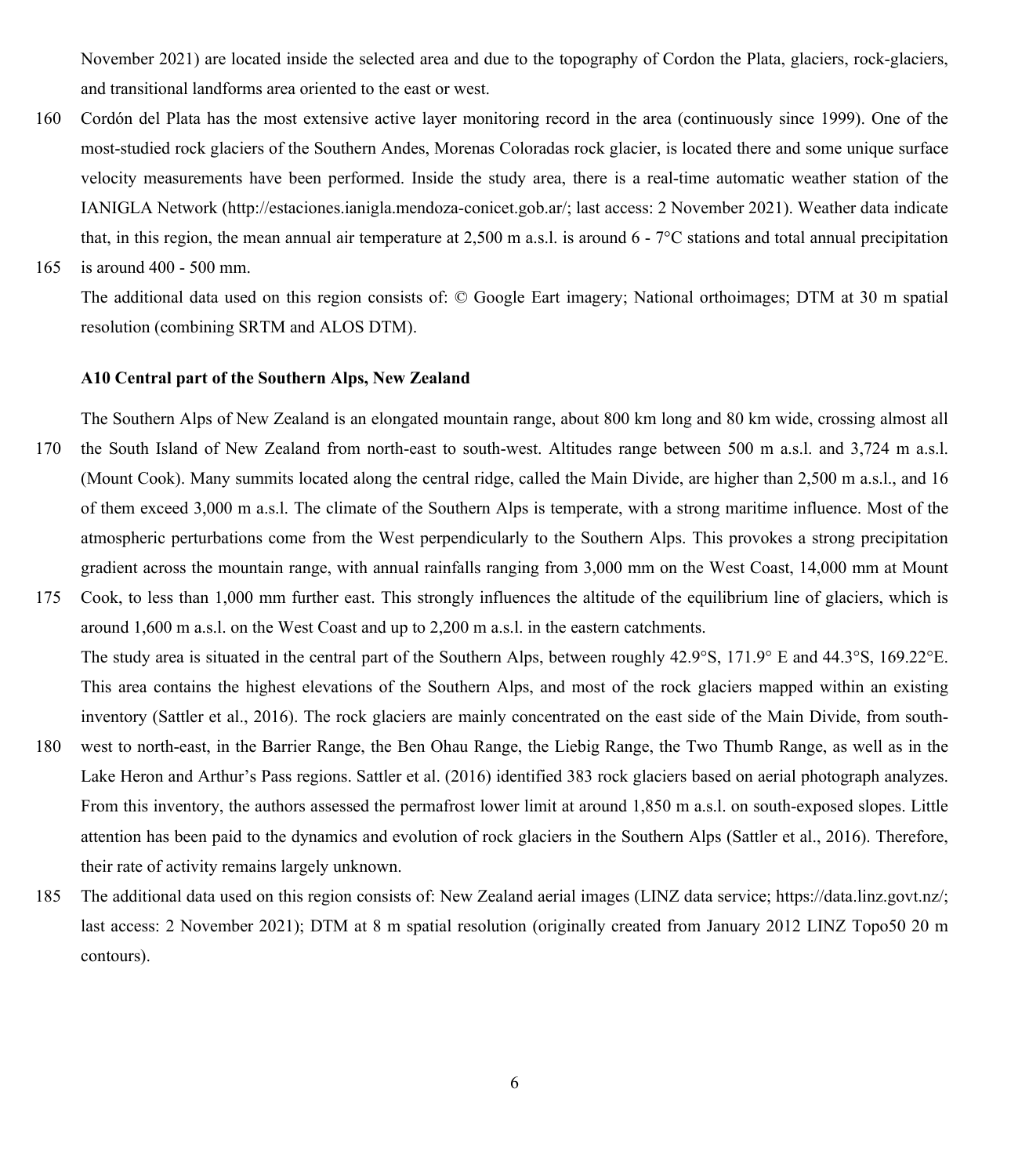**Table B1. List of attributes assigned during the compilation of the moving area inventories, according to the version 3.0.2 (June**  190 **2020) of IPA Action Group - kinematic approach (2020).** 

| Name      | <b>Definition</b>                                                                                                                                                                                                                                                                                                                                | <b>Values</b>                                                                                                                                                                                                                                                                                                                                                                                                                                      |  |
|-----------|--------------------------------------------------------------------------------------------------------------------------------------------------------------------------------------------------------------------------------------------------------------------------------------------------------------------------------------------------|----------------------------------------------------------------------------------------------------------------------------------------------------------------------------------------------------------------------------------------------------------------------------------------------------------------------------------------------------------------------------------------------------------------------------------------------------|--|
| ID        | unique<br>alpha-numerical<br>A                                                                                                                                                                                                                                                                                                                   | CodeRG N                                                                                                                                                                                                                                                                                                                                                                                                                                           |  |
|           | identifier of the moving area                                                                                                                                                                                                                                                                                                                    | CodeRG: ID of the related rock glacier unit                                                                                                                                                                                                                                                                                                                                                                                                        |  |
|           |                                                                                                                                                                                                                                                                                                                                                  | N: numerical code allowing the differentiation of                                                                                                                                                                                                                                                                                                                                                                                                  |  |
|           |                                                                                                                                                                                                                                                                                                                                                  | each moving area related to a single rock glacier unit                                                                                                                                                                                                                                                                                                                                                                                             |  |
|           |                                                                                                                                                                                                                                                                                                                                                  | (defined by the user)                                                                                                                                                                                                                                                                                                                                                                                                                              |  |
| Vel class | Velocity<br>class:<br>variable<br>surface<br>characterizing<br>the<br>displacement rate observed in the<br>LOS<br>during<br>the<br>specified<br>observation time window                                                                                                                                                                          | 1.<br>Undefined<br>2.<br>$\leq 1$ cm/yr (no movement up to some<br>mm/yr)<br>3.<br>1-3 cm/yr (some cm/yr)<br>4.<br>$3-10$ cm/yr<br>10-30 cm/yr (some dm/yr)<br>5.<br>30-100 cm/yr<br>6.<br>$> 100$ cm/yr (m/yr and higher)<br>7.<br>Other (velocity can be then expressed in a<br>8.<br>field "Remarks")<br>Note:<br>when it is possible to distinguish in<br>between the additional velocity classes<br>100-300 cm/yr and > 300 cm/yr, class 6 is |  |
|           |                                                                                                                                                                                                                                                                                                                                                  | chosen and the specific class can be<br>indicated in the field "Remark".<br>When the reliability of the detected moving<br>area is low due to specific technical<br>limitation, the moving area has to be<br>outlined and the velocity class has to be<br>set as "undefined".                                                                                                                                                                      |  |
| Time      | Observation time window (period                                                                                                                                                                                                                                                                                                                  | Text containing: SENSOR(s)_ OBSERVATION-                                                                                                                                                                                                                                                                                                                                                                                                           |  |
|           | during which the detection and                                                                                                                                                                                                                                                                                                                   | TIME-WINDOW TEMPORAL-FRAME                                                                                                                                                                                                                                                                                                                                                                                                                         |  |
|           | characterization<br><i>is</i><br>computed/measured),<br>and<br>temporal frame (duration during<br>which<br>the<br>periodic<br>measurements/computations<br>are<br>repeated and aggregated<br>for<br>defining the moving area, i.e.<br>during which year(s)). Sensor<br>perform<br>type<br>used<br>to<br>the<br>characterization is included here | e.g.:<br>Summer Y1-Y2 (velocity observed from<br>S1<br>Sentinel-1 with a summer length observation time<br>window each year in between year Y1 to year Y2)<br>ALOS 08-10 Y1-Y2 (velocity observed from ALOS<br>with an observation time window centered in<br>between August and October each year in between<br>year Y1 and year Y2)                                                                                                              |  |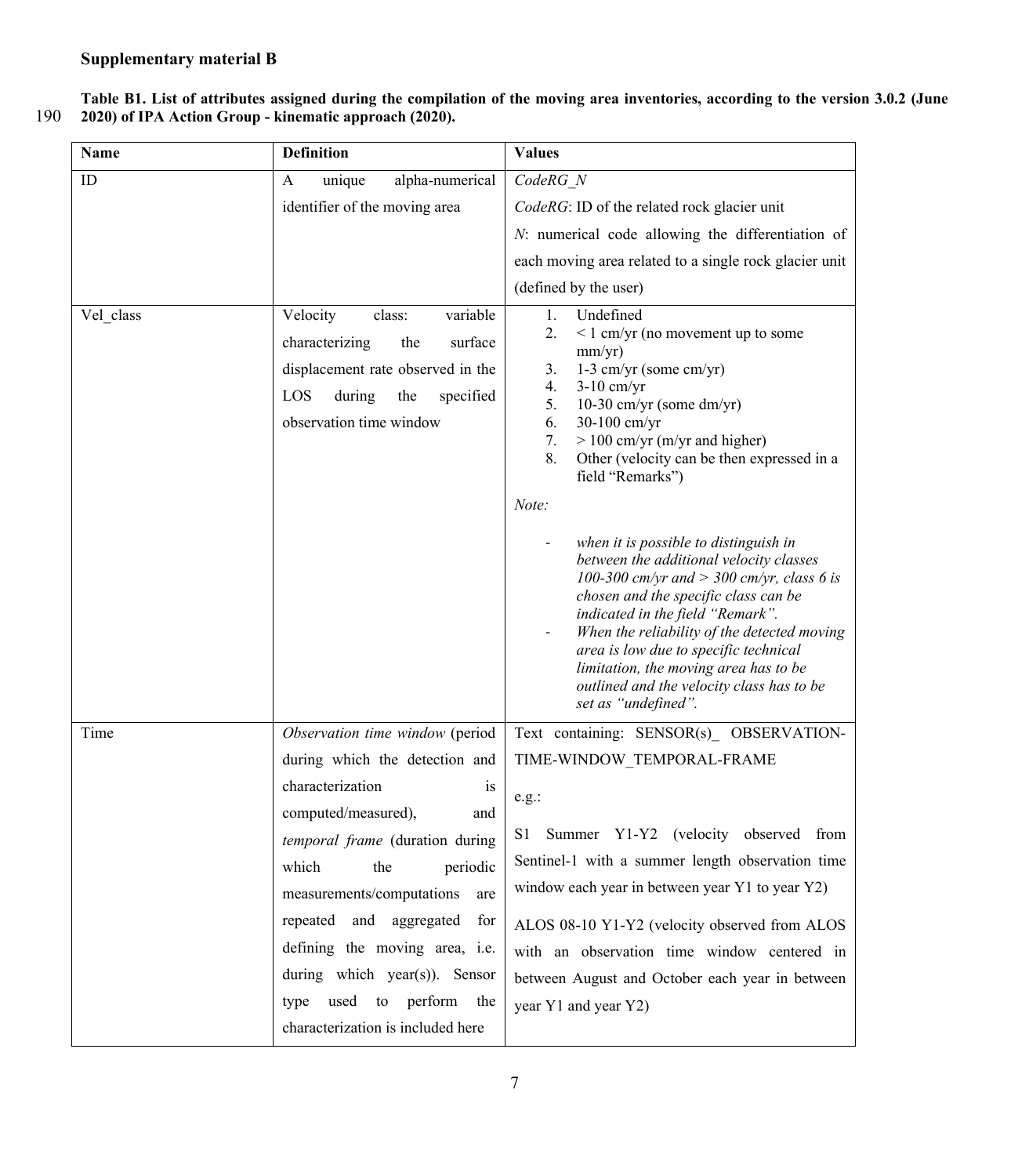|             |                                             | Note: "Summer" length must be described into the<br>metadata, and it should be at least 2-3 months                                                                                                                                                                                                                                                                                                                                                  |  |
|-------------|---------------------------------------------|-----------------------------------------------------------------------------------------------------------------------------------------------------------------------------------------------------------------------------------------------------------------------------------------------------------------------------------------------------------------------------------------------------------------------------------------------------|--|
| Reliability | Reliability of the detected moving<br>areas | Low: signal interpretation (velocity)<br>estimation) and outline are uncertain but<br>there is something to consider.<br>Medium: signal interpretation (velocity<br>2.<br>estimation) or outline is uncertain<br>High: obvious signal, best appropriate<br>3.<br>configuration (back-facing slope)<br>Notes: When looking N-S facing slope or the<br>number of InSAR data allowing detection is low, the<br>reliability of the detection decreases. |  |
| Remarks     | Notes related to the detection and          | Text (e.g.: N-S facing slopes, few data, noisy signal,                                                                                                                                                                                                                                                                                                                                                                                              |  |
|             | characterization (if needed)                | faster velocity in the rooting zone, etc.)                                                                                                                                                                                                                                                                                                                                                                                                          |  |

# **Table B2. List of attributes assigned during the compilation of the rock glacier inventories, according to the version 3.0.2 (June 2020) of IPA Action Group - kinematic approach (2020), and to the version 4.1 (May 2020) of IPA Action Group - baseline concepts (2020).**

| <b>Name</b>  | <b>Definition</b>                   | <b>Values</b>                                                                                                                                                                                                                                                                                                                                                                                                                                                                                         |
|--------------|-------------------------------------|-------------------------------------------------------------------------------------------------------------------------------------------------------------------------------------------------------------------------------------------------------------------------------------------------------------------------------------------------------------------------------------------------------------------------------------------------------------------------------------------------------|
| $ID*$        | A unique alpha-numerical identifier | ZZ-XXXX-UU                                                                                                                                                                                                                                                                                                                                                                                                                                                                                            |
|              | of the rock glacier unit            | ZZ: Area number:<br>06: Switzerland, Western Swiss Alps<br>07: Norway, Troms<br>08: Norway, Finnmark<br>09: Svalbard, Nordenskiöld<br>10: France, Vanoise<br>11: Italy, Southern Venosta<br>12: Greenland, Disko Island<br>13: Northern Tien Shan<br>14: Alaska, Brookes Range<br>15: Argentina, Central Andes<br>16: New Zealand, Central Southern Alps<br>XXXX: numerical code of the rock glacier (defined<br>by the user)<br>UU: numerical code of the rock glacier unit<br>(defined by the user) |
| Coord $X^*$  | X coordinate of the point           | WGS 84 coordinate system                                                                                                                                                                                                                                                                                                                                                                                                                                                                              |
|              |                                     |                                                                                                                                                                                                                                                                                                                                                                                                                                                                                                       |
| Coord Y*     | Y coordinate of the point           | WGS 84 coordinate system                                                                                                                                                                                                                                                                                                                                                                                                                                                                              |
| Morph Type** | Unit morphology                     | Undefined<br>1.<br>2.<br>Simple<br>3.<br>Complex                                                                                                                                                                                                                                                                                                                                                                                                                                                      |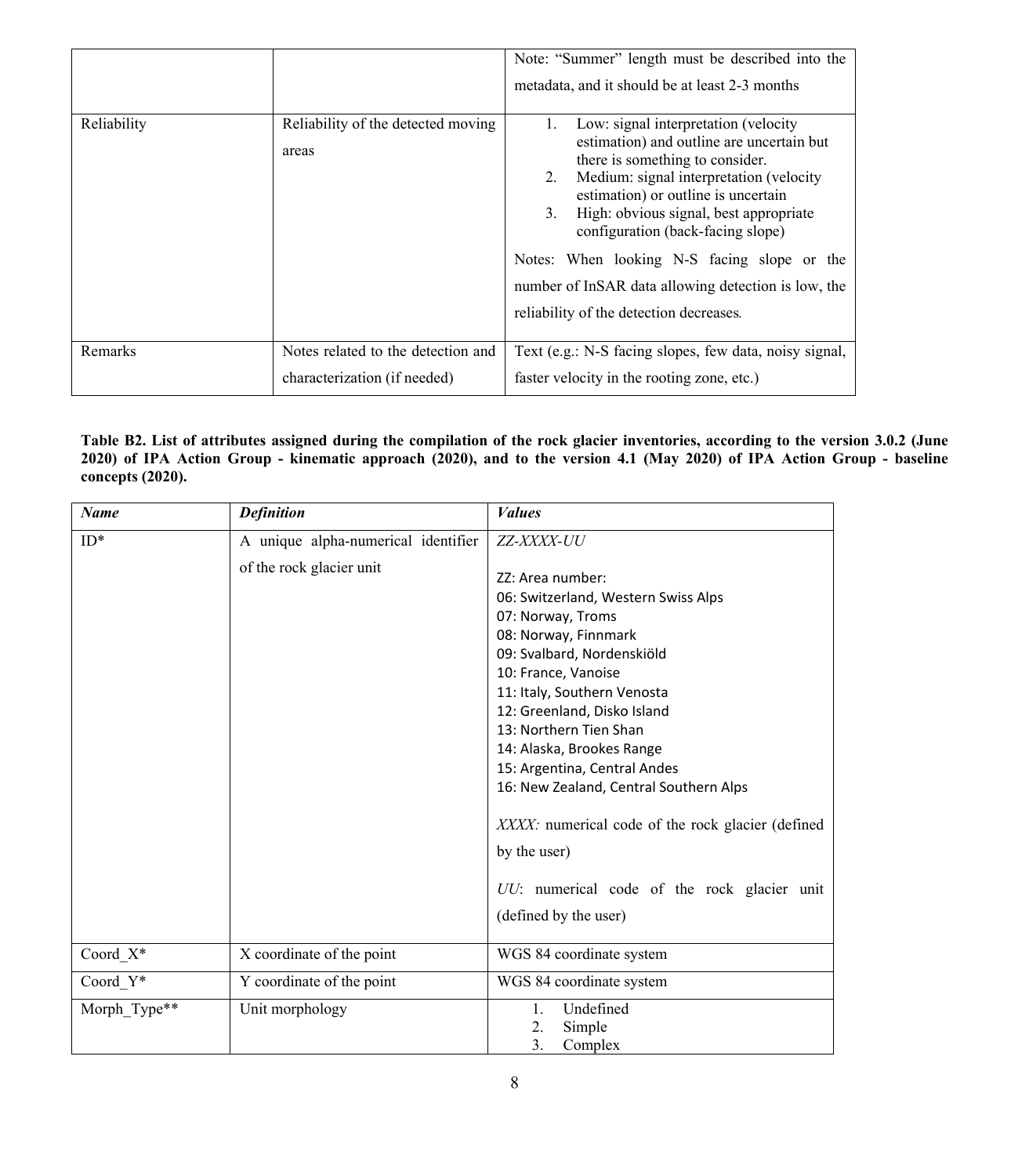| Spatia Con**    | Spatial connection to the upslope unit | Undefined<br>1.                                   |
|-----------------|----------------------------------------|---------------------------------------------------|
|                 |                                        | Talus<br>1.                                       |
|                 |                                        | 2.<br>Debris mantle                               |
|                 |                                        | Landslide<br>3.<br>Glacier<br>4.                  |
|                 |                                        | 5.<br>Glacier forefield                           |
|                 |                                        | 6.<br>Poly                                        |
| Activity**      | Efficiency of the sediment conveying   | Undefined<br>1.                                   |
|                 | (expressed by the surface movement)    | Active<br>2.<br>3.<br>Transitional                |
|                 | at the time of observation             | 4.<br>Relict                                      |
| Destabiliz      | Signals of abnormally fast behavior,   | Undefined<br>1.                                   |
| (optional)**    | which<br>be<br>expressed<br>can        | 2.<br>Yes<br>3.<br>N <sub>o</sub>                 |
|                 | geomorphologically by the opening of   |                                                   |
|                 | large cracks and/or scarps             |                                                   |
| Kin attrib*     | Kinematic attribute assigned to a rock | Undefined<br>1.<br>2.<br>$<$ cm/yr                |
|                 | glacier unit, based on the previously  | $cm/yr*$<br>3.                                    |
|                 | delineated moving areas. It indicates  | cm/yr to dm/yr<br>4.                              |
|                 | the overall multi-annual downslope     | $dm/yr*$<br>5.<br>6.<br>dm/yr to m/yr             |
|                 | movement rate of an inventoried rock   | $m/yr^*$<br>7.<br>8.<br>> m/yr                    |
|                 | glacier unit                           | Other (velocity can be then expressed in a<br>9.  |
|                 |                                        | field "Remarks")                                  |
| Val time frame* | Multi-year validity time frame of the  | Ya-Yb: between year Ya to year Yb (snapshot)      |
|                 | assigned Kin attrib                    |                                                   |
| Data_used*      | Data type, observation time window,    | DIMENSIONALITY-DATA-<br>Text<br>containing:       |
|                 | temporal frame and dimensionality of   | TYPE<br>TIME-OBSERVATION-                         |
|                 | the data used (e.g. related to the     | WINDOW_TEMPORAL-FRAME                             |
|                 | moving area) to assign the Kin_attrib  | e.g:                                              |
|                 |                                        | 1D InSAR S1 Summer Y1-Y2 (velocity observed       |
|                 |                                        | with Sentinell InSAR in the LOS using a summer    |
|                 |                                        |                                                   |
|                 |                                        | length observation time window each year in       |
|                 |                                        | between year Y1 to year Y2)                       |
|                 |                                        | 1D InSAR S1 Summer Y1, Y2,  (velocity             |
|                 |                                        | observed with Sentinel-1 InSAR in the LOS using a |
|                 |                                        | summer length observation time window at year     |
|                 |                                        | Y1, year Y2, etc.)                                |
|                 |                                        | Note: "Summer" length must be described into the  |
|                 |                                        | metadata, and it should be at least 2-3 months    |
|                 |                                        |                                                   |
| Spatial_rep*    | Spatial representativeness: percentage | Undefined<br>1.                                   |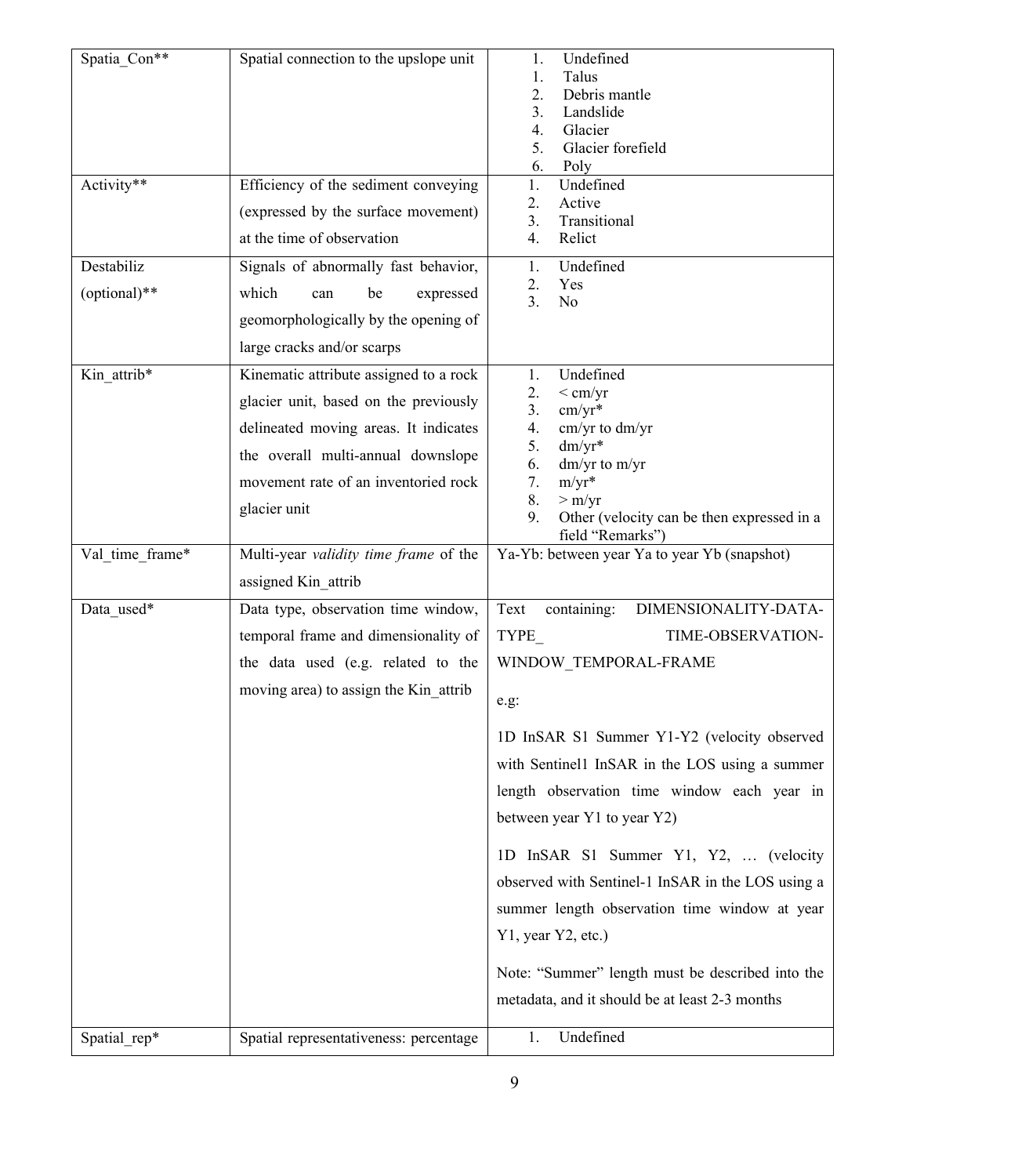|                                                                                              | of surface that is documented by       | 2.   | $< 50\%$           |  |
|----------------------------------------------------------------------------------------------|----------------------------------------|------|--------------------|--|
|                                                                                              | supporting kinematic data              |      | 50-75%<br>$> 75\%$ |  |
| Reliab*                                                                                      | Reliability of the kinematic attribute |      | Undefined          |  |
|                                                                                              |                                        |      | 2. Low             |  |
|                                                                                              |                                        |      | Medium             |  |
|                                                                                              |                                        | 4.   | High               |  |
| Remarks*                                                                                     | If needed                              | Text |                    |  |
| * according to the version 3.0.2 (June 2020) of IPA Action Group - kinematic approach (2020) |                                        |      |                    |  |
| ** according to the version 4.1 (May 2020) of IPA Action Group - baseline concepts (2020).   |                                        |      |                    |  |

## 195 **Supplementary material C: Description of conducted validation**

# **C1 Validation in Western Swiss Alps**

Within the Western Swiss Alps region, DGNSS campaigns are systematically-repeated twice per year, at the beginning and at the end of the summer season, for about fifteen active rock glaciers (Delaloye and Staub, 2016; Delavoye and Lambiel, 2017; Noetzli et al., 2019). In addition, permanent Global Navigation Satellite System (GNSS) stations, allowing for the

- 200 continuous measurement (hourly, daily, etc.) of the movement of a single point, are operated (Delaloye and Staub, 2016; Noetzli et al., 2019; Wirz et al., 2016). On 7 rock glaciers, GNSS data acquired in summers 2018 and 2019 are therefore available. These rock glaciers are described below, and the velocities detected by InSAR in summers 2018 and 2019 are compared with the 3D GNSS measurements during the same time frame.
- The Petit Vélan rock glacier may be considered as partially destabilized since around 1995. Following the opening of a 205 transversal crevasse about 200 m above the front, the terminal tongue was gradually separating itself from the main rock glacier body and started to move at several meters per year before to dramatically decelerate since 2015. Annual velocity measurements of the rock glacier have been carried out by GNSS since 2005. During the summers (from July to October) 2018 and 2019, GNSS measured 3D velocities around 0.69 - 1.43 m/yr (summer 2018) and 0.73 - 2.02 m/yr (summer 2019) in the intact part (upper part), and 1.02 - 2.22 m/yr (summer 2018) and 0.67 - 1.69 m/yr (summer 2019) in the destabilized
- 210 part (lower part). Furthermore, few points in the central axis of the moving part are still moving significantly fast, else is much less (5-10 cm/yr). With InSAR data two moving areas were mapped, with velocity classes of 30-100 cm/yr (in the lower part) and >100 cm/yr (in the upper part). The rock glacier was classified by distinguishing three units, whose kinematics were defined respectively as "dm/yr to m/yr" for one unit and "m/yr or higher" for two uppermost units.
- On the Mille rock glacier, GNSS measurements indicate that it is still moving at a few centimetres per year in spite of its 215 inactive appearance. During the 2018 - 2019 period, GNSS measured velocities around 2.5 – 3.5 cm/yr. With InSAR data a moving area was mapped, with velocity class of 1 - 3 cm/yr. The rock glacier was classified as "cm/yr".
	- The small active rock glacier Lapires moves at a speed of 50 cm to more than one meter per year, but the summer velocity (from July to October) is about 60 - 80 % faster than the annual velocity. During the 2018 - 2019 period, GNSS measured annual velocities around  $0.75 - 0.8$  m/yr, but summer velocities as high as 1.5 m/yr in 2018 (not measured in 2019). With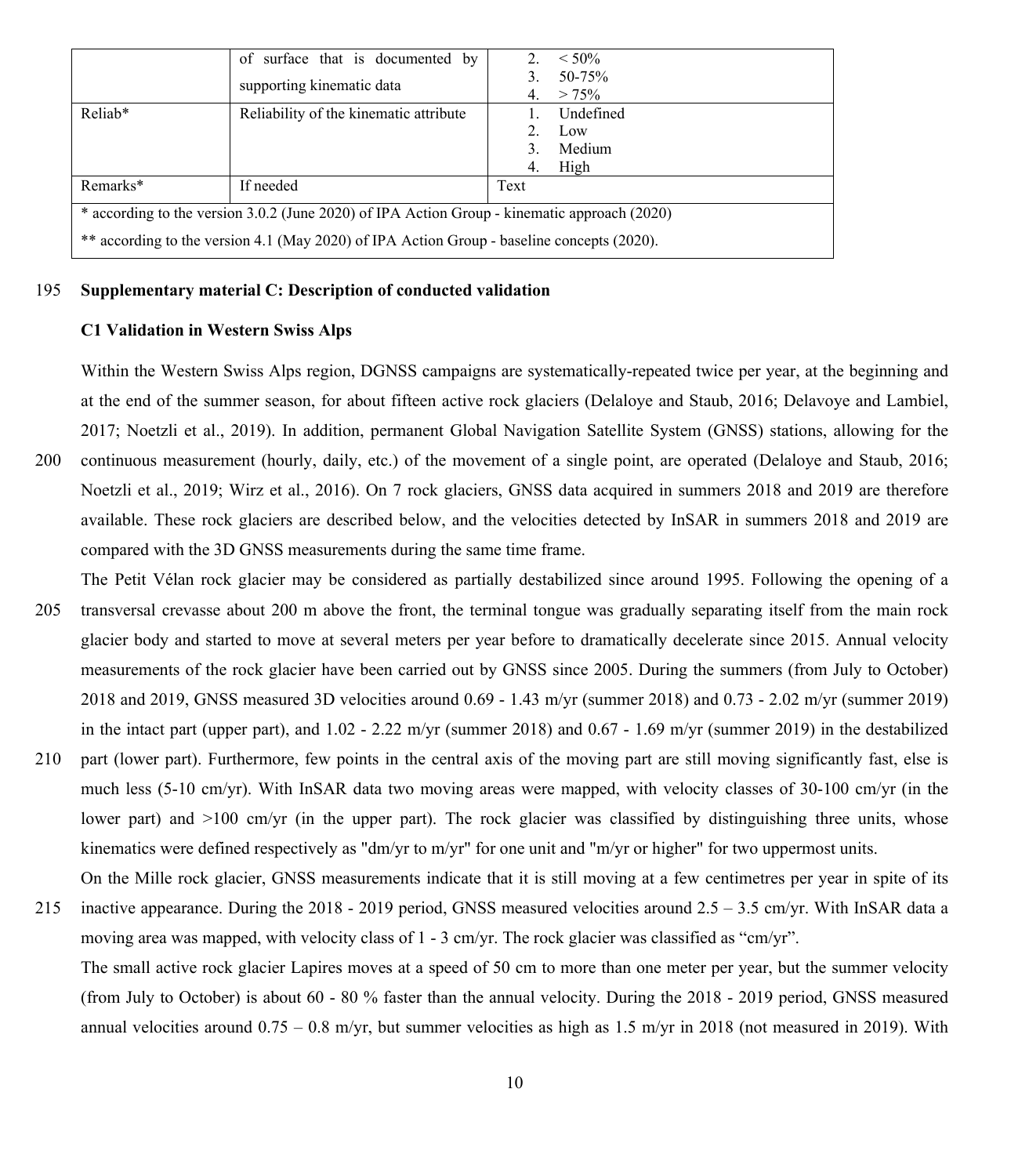220 InSAR data a moving area was mapped, with a velocity class of >100 cm/yr. The rock glacier was classified as "m/yr or higher".

The rock glacier located at the eastern slopes of Mont de l'Etoile moved at several meters per year around 1995. GNSS measurements, which have been performed between 2013 and 2018, have indicated velocities of 5-7 m/yr, decreasing over time. During the last investigated period (2017 - 2018), GNSS measured velocities of 1.3 m/yr in the upper part, and 1.9

225 m/yr in the lower part. With InSAR data two moving areas were mapped, with velocity classes of 30-100 cm/yr (in the lower part) and >100 cm/yr (in the upper part). The rock glacier was classified by distinguishing two units, whose kinematics were defined respectively as "dm/yr to m/yr" and "m/yr or higher".

On the Tsarmine rock glacier the displacement measurements started in 2004 and show velocities of several meters per year. During the 2018 - 2019 period, GNSS measured annual velocities between 2.5 and 11 m/yr, with summer velocities being

230 close to the annual mean. With InSAR data a moving area with velocity class of >100 cm/yr was mapped. The rock glacier was classified as "m/yr or higher".

The displacement of Tsavolire (La Tsevalire) rock glacier has been monitored from 2013 onwards with a permanent GNSS station. During the 2018-2019 period, GNSS measured 3D summer velocities around 1.0 (+/-0.1) m/yr. With InSAR data a moving area was mapped, with velocity class of >100 cm/yr. The rock glacier was classified as "m/yr or higher".

- 235 The last site is the Becs-de-Bosson rock glacier. The deformation field of the rock glacier is of a complex nature. Maximum speeds locally exceeded two meters per year for instance between 2013 and 2017 while the main front moved only a few centimetres. During the 2018 - 2019 period, GNSS permanent stations in the faster area measured summer velocities by 2.0 (+/- 0.8) m/yr, whereas a GNSS survey revealed 4-12 cm/yr of displacement in the terminal section. With InSAR data two moving areas were mapped, the largest one located in the main body of the rock glacier with a velocity class of >100 cm/yr,
- 240 and the smaller one located in the frontal part with a velocity class of 3-10 cm/yr. The rock glacier was classified by distinguishing two units, whose kinematics were defined as "m/yr or higher" for both.

## **C2 Validation in Vanoise Massif (France)**

On the complex of active rock glaciers Lou, repeated GNSS annual survey of blocks during the 2018 - 2019 period yields surface velocities ranging from several meters per year on the fastest Western lobe to 50 - 100 cm per year on the eastern 245 lobe. Taking into account that the movement of the rock glacier complex is mostly south-north, two moving areas were mapped, one over most of the landform with a velocity class of 10-30 cm/yr, and a smaller one on the Western lobe with a  $>$ 100 cm/yr class. The rock glacier complex was classified as "m/yr or higher".

## **C3 Validation in Troms (Norway)**

Feature tracking on repeat optical airphotos for two rock glaciers in Signaldalen and one at Skaiddevarri has been performed 250 to derive 2011-2016 average velocities. In the period 2015 - 2016, the velocities range between 1 - 2 m/yr for rock glacier in Skaiddevarri and 0.5 - 1 m/yr for rock glaciers in Signaldalen. The results are in agreement with the order of magnitude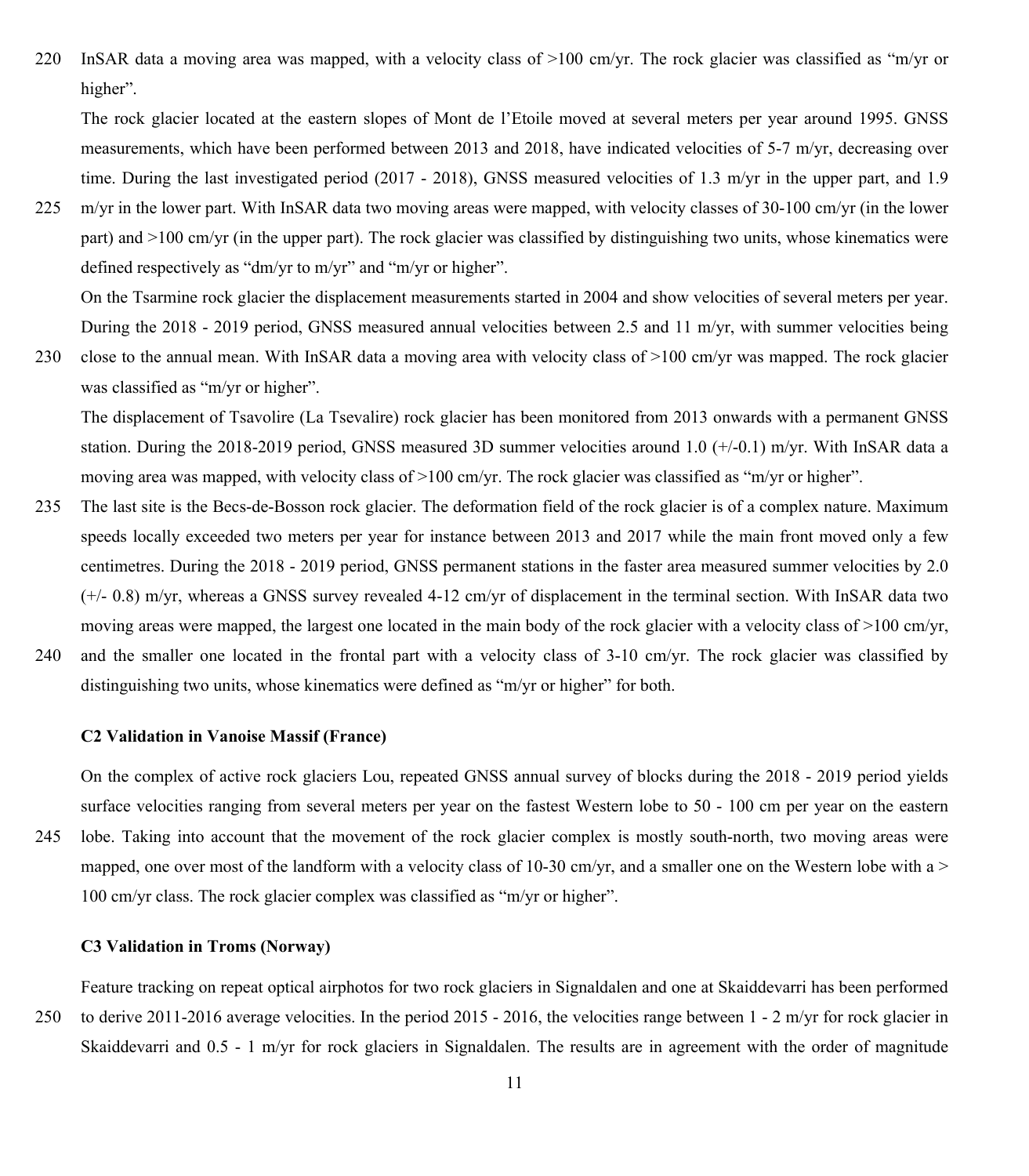documented by the InSAR-based rock glacier kinematic attributes ("m/yr or higher" for rock glacier in Skaiddevarri; dm/yr to m/yr for rock glaciers in Signaldalen) and moving area velocity classes (> 100 cm/yr for rock glacier in Skaiddevarri; 30- 100 cm/yr for rock glaciers in Signaldalen).

### 255 **C4 Validation in Nordenskiöld Land (Svalbard)**

In Nordenskiöld Land, the 'Huset' rock glacier in Longyearbyen is monitored by annual GNSS and inclinometer measurements (collaboration between the University of Tsukuba and UNIS). Creep rates (documented since 2009) are between 2.4 and 5 cm/yr (Matsuoka et al., 2019). The InSAR moving areas highlight similar velocities (1–3 and 3–10 cm/yr). The rock glacier kinematic attribute based on InSAR has been set to "cm/yr to dm/yr". For a large rock glacier 260 complex at Nordenskiöldkysten the InSAR-derived kinematic class indicates < cm/yr. This is consistent with aerophotogrammetric measurements over 1970 - 1990 that did not find any significant movement, e.g., movement <= 1 cm/yr (Kääb, 2002). The latter study also found movement of several cm/yr in a small section of the upper talus, also in agreement with the InSAR results used for kinematic classification (i.e., velocity classes of  $\leq$  cm/yr and  $1 - 3$  cm/yr, kinematic attribute < cm/yr).

### 265 **C5 Validation in Brooks Range (Alaska)**

Since 2012, independent measurements of surface movement of eight frozen debris lobes are conducted in the Alaskan Brooks Range. Measurements are made using GNSS surveys. Four of these frozen debris lobes are included in the current rock glacier study area, and show average rate of 13, 2.1, 5.7 and 0.9 m/yr in the period 2015-2019. The assigned InSARbased rock glacier kinematic attributes are "m/yr or higher" for all the investigated rock glacier; the assigned moving area

270 velocity classes are > 100 cm/yr

## **C6 Validation in Northern Tien Shan (Kazakhstan)**

For five rock glaciers in Northern Tien Shan, velocities are available from offset tracking based on repeat high-resolution optical satellite data (GeoEye and Pleiades 0.5 m) acquired between 2015 and 2019 (Kääb et al., 2021). For all five rock glaciers the velocity class was correctly determined. Velocity rates of  $1 - 4$  m/yr and  $2.3 - 2.8$  m/yr are observed within two 275 rock glaciers classified as "m/yr or higher" and contain moving areas classified as > 100 cm/yr. Within three rock glaciers velocity rates of  $0.5 - 1$  m/yr,  $0.4 - 1$  m/yr and  $0.1 - 1.2$  m/yr are observed; these landforms are classified as "dm/yr to m/yr" and contain moving areas classified as  $30 - 100$  cm/yr. The photogrammetric velocity fields enable also a more detailed comparison of the delineations of moving areas. Overall, the InSAR outlines fit very well to the photogrammetric velocity fields.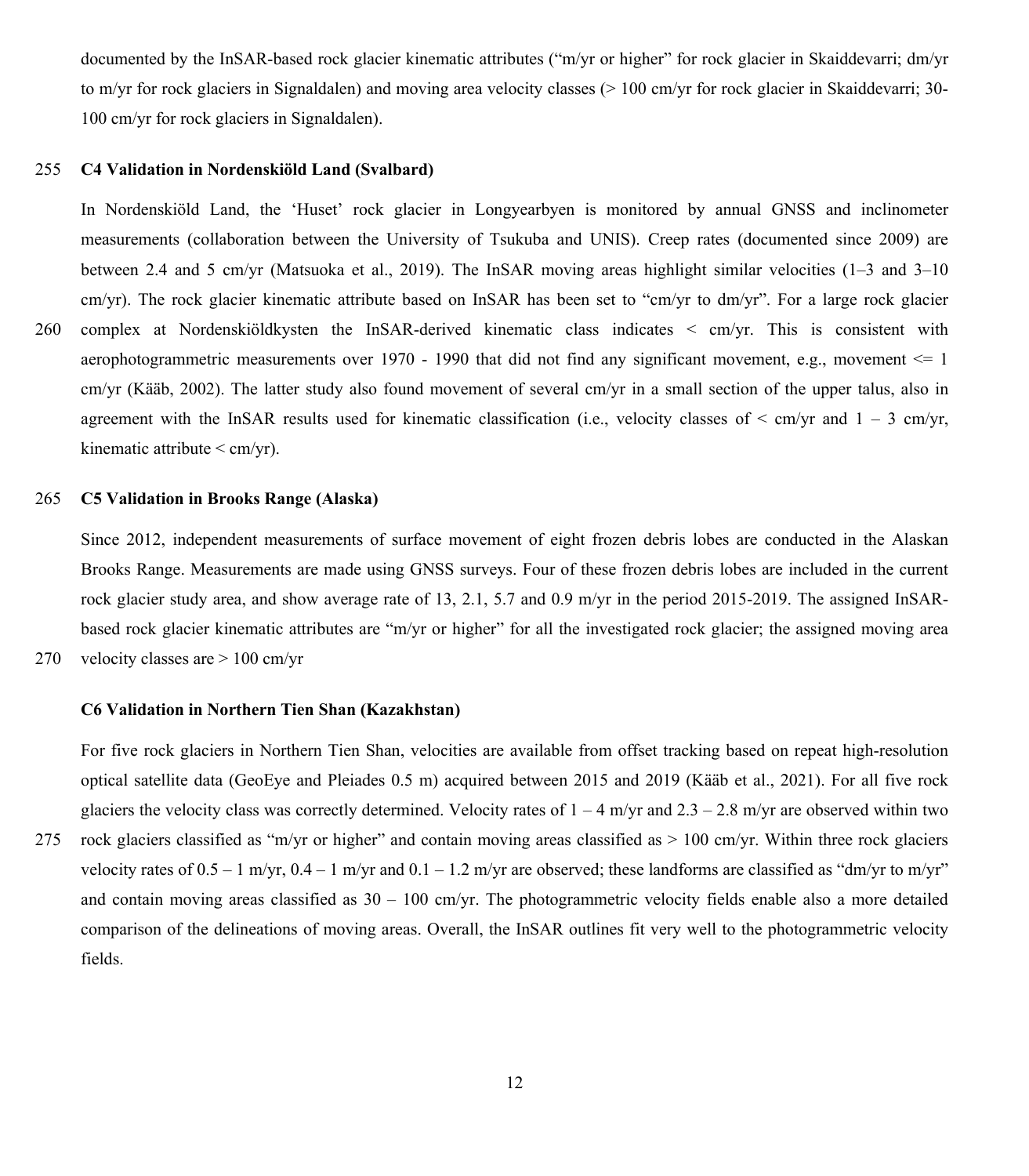## 280 **C7 Validation in Central Andes (Argentina)**

Independent measurements of the surface displacement of Morenas Coloradas and Stepanek rock glaciers for the austral summers of 2017, 2018, and 2019 are collected (Blöthe et al., 2021). Using repeated GNSS measurement of ground control points located on individual boulders in the rock glaciers' lower reach, horizontal displacements of >3.0 m/yr (range of 0.5 to 3.5 m/yr) and >1.5 m/yr are measured, for Morenas Coloradas and Stepanek, respectively. Morenas Coloradas moving areas

285 were mapped with InSAR data with a velocity class of >100 cm/yr. Meanwhile, Stepanek's moving area was mapped with velocity class 30-100 cm/yr. For Morenas Coloradas rock glacier, the spatial pattern of surface displacement interpreted from the Sentinel-1 interferograms agrees with the spatial pattern observed in the GNSS measurements.

### **C8 Validation in Central Southern Alps (New Zealand)**

The kinematics of two rock glaciers located in the Irishman stream, Ben Ohau range, was investigated through two GNSS 290 measurements campaigns in January 2016 and February 2017. The first rock glacier has horizontal surface velocities lower than 3 cm/yr. With InSAR data a moving area with velocities lower than 1 cm/yr was detected. Velocities measured on the second rock glacier are comprised between 2 - 5 cm/yr in the lower part and up to 14 cm near the roots. An InSAR-detected moving area of 3-10 cm/ry was mapped for this rock glacier. For the first rock glacier the InSAR velocity is therefore slight underestimated, while for the second rock glacier the spatial pattern of surface displacement interpreted from InSAR agrees 295 with the spatial pattern observed in the GNSS measurements.

# **References**

Barboux, C., Strozzi, T., Delaloye, R., Wegmüller, U. and Collet, C.: Mapping slope movements in Alpine environments using TerraSAR-X interferometric methods, ISPRS J. Photogramm. Remote Sens., 109, 178–192, doi:10.1016/j.isprsjprs.2015.09.010, 2015.

300 Blikra, L. H. and Christiansen, H. H.: A field-based model of permafrost-controlled rockslide deformation in northern Norway, Geomorphology, 208, 34–49, 2014. Blöthe, J. H., Halla, C., Schwalbe, E., Bottegal, E., Trombotto Liaudat, D. and Schrott, L.: Surface velocity fields of active rock glaciers and ice-debris complexes in the Central Andes of Argentina, Earth Surf. Process. Landforms, 46(2), 504–522, 2021.

305 Boeckli, L., Brenning, A., Gruber, S. and Noetzli, J.: A statistical approach to modelling permafrost distribution in the European Alps or similar mountain ranges, Cryosph., 6, 125–140, doi:10.5194/tc-6-125-2012, 2012. Bolch, T. and Gorbunov, A. P.: Characteristics and origin of rock glaciers in northern Tien Shan (Kazakhstan/Kyrgyzstan), Permafr. Periglac. Process., 25(4), 320–332, 2014. Calkin, P. E.: Rock glaciers of central Brooks Range, Alaska, USA, Rock glaciers, 65–82, 1987.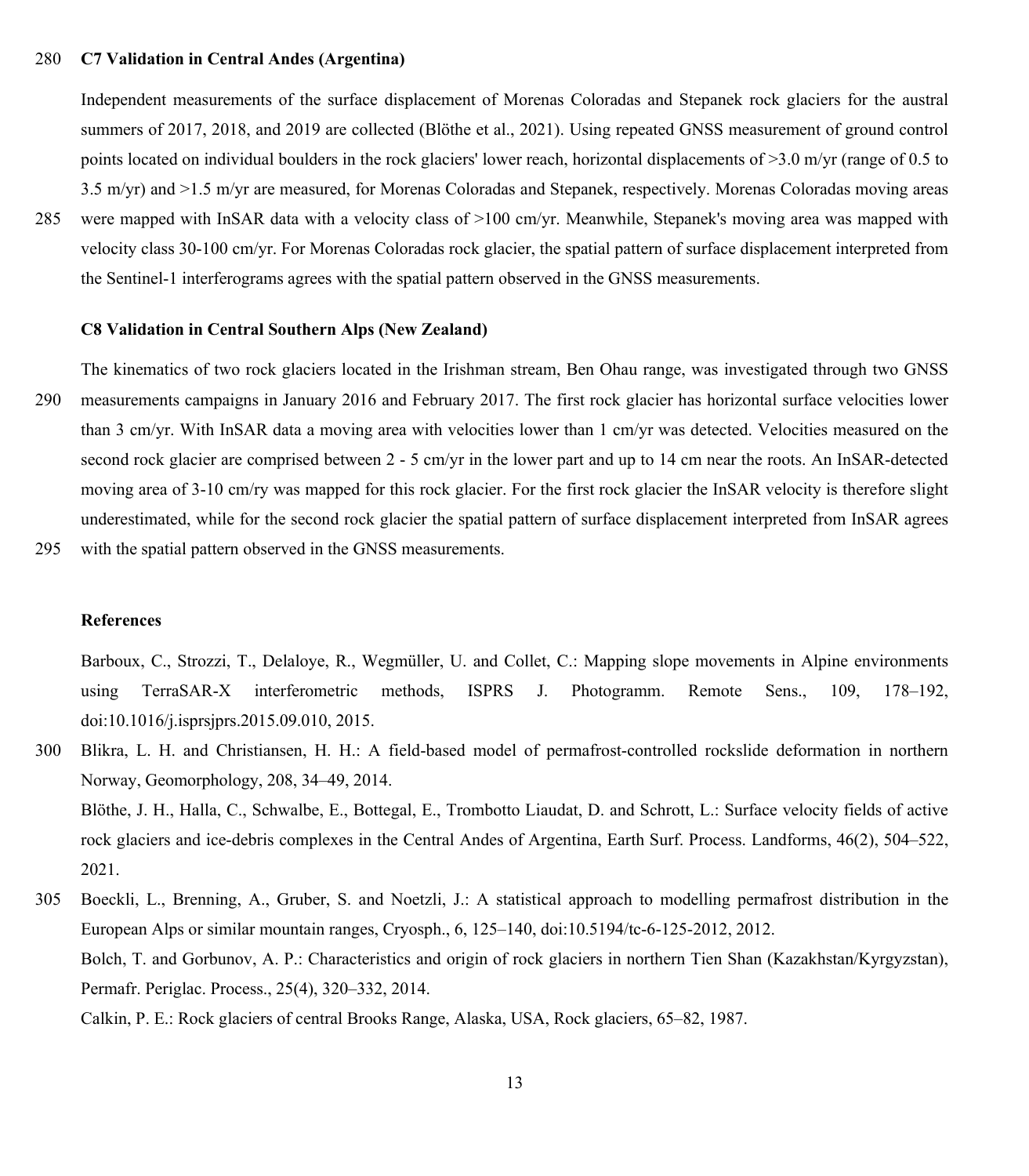310 Christiansen, H. H., Gilbert, G. L., Neumann, U., Demidov, N., Guglielmin, M., Isaksen, K., Osuch, M. and Boike, J.: Ground ice content, drilling methods and equipment and permafrost dynamics in Svalbard 2016–2019 (PermaSval), SESS Rep. 2020-The State Environ. Sci. Svalbard-an Annu. Rep., 3, 2021.

Darrow, M. M., Gyswyt, N. L., Simpson, J. M., Daanen, R. P. and Hubbard, T. D.: Frozen debris lobe morphology and movement: an overview of eight dynamic features, southern Brooks Range, Alaska, Cryosph., 10(3), 977–993, 2016.

315 Delaloye, R. and Staub, B.: Seasonal variations of rock glacier creep: Time series observations from the Western Swiss Alps, in Proceedings of the International Conference on Book of Abstracts, Potsdam, Germany, 20-24 June 2016, pp. 20–24., 2016.

Delaloye, R., Lambiel, C. and Gärtner-Roer, I.: Overview of rock glacier kinematics research in the Swiss Alps, Geogr. Helv., 65(2), 135–145, doi:10.5194/gh-65-135-2010, 2010.

320 Delavoye, R. and Lambiel, C.: Suivis par GPS et webcam de glaciers rocheux à mouvement rapide, Collect. EDYTEM. Cah. géographie, 19(1), 39–46, 2017. Eckerstorfer, M., Eriksen, H. Ø., Rouyet, L., Christiansen, H. H., Lauknes, T. R. and Blikra, L. H.: Comparison of geomorphological field mapping and 2D-InSAR mapping of periglacial landscape activity at Nordnesfjellet, northern

Norway, Earth Surf. Process. Landforms, 43(10), 2147–2156, doi:10.1002/esp.4380, 2018.

- 325 Ellis, J. M. and Calkin, P. E.: Nature and distribution of glaciers, neoglacial moraines, and rock glaciers, east-central Brooks Range, Alaska, Arct. Alp. Res., 11(4), 403–420, 1979. Eriksen, H. Ø., Rouyet, L., Lauknes, T. R., Berthling, I., Isaksen, K., Hindberg, H., Larsen, Y. and Corner, G. D.: Recent acceleration of a rock glacier complex, Adjet, Norway, documented by 62 years of remote sensing observations, Geophys. Res. Lett., 45(16), 8314–8323, 2018.
- 330 Gorbunov, A. P. and Titkov, S. N.: Kamennye Gletchery Gor Srednej Azii (Rock glaciers of the Central Asian Mountains), Akad. Nauk SSSR, Irkutsk, 1989.

Gorbunov, A. P., Seversky, E. V, Titkov, S. N., Marchenko, S. S. and Popov, M.: Rock glaciers, Zailiysiky Range, Kungei Ranges, Tienshan, Kazakhstan. National Snow and Ice Data Center/World Data Center for Glaciology, Boulder, CO, Digit. media, 1998.

335 Humlum, O.: Rock glacier types on Disko, central West Greenland, Geogr. Tidsskr. J. Geogr., 82(1), 59–66, 1982. IPA Action Group - baseline concepts: Towards standard guidelines for inventorying rock glaciers. Baseline concepts. Version 4.1.,

https://bigweb.unifr.ch/Science/Geosciences/Geomorphology/Pub/Website/IPA/Guidelines/V4/200507\_Baseline\_Concepts\_ Inventorying\_Rock\_Glaciers\_V4.1.pdf, last access: 8 October 2021, 2020.

340 IPA Action Group - kinematic approach: Rock glacier inventory using InSAR (kinematic approach), Practical Guidelines v3.0.2., https://bigweb.unifr.ch/Science/Geosciences/Geomorphology/Pub/Website/CCI/Guidelines/RGI\_ka\_InSARbased Guidelines v.3.0.2.pdf, last access: 8 October 2021, 2020.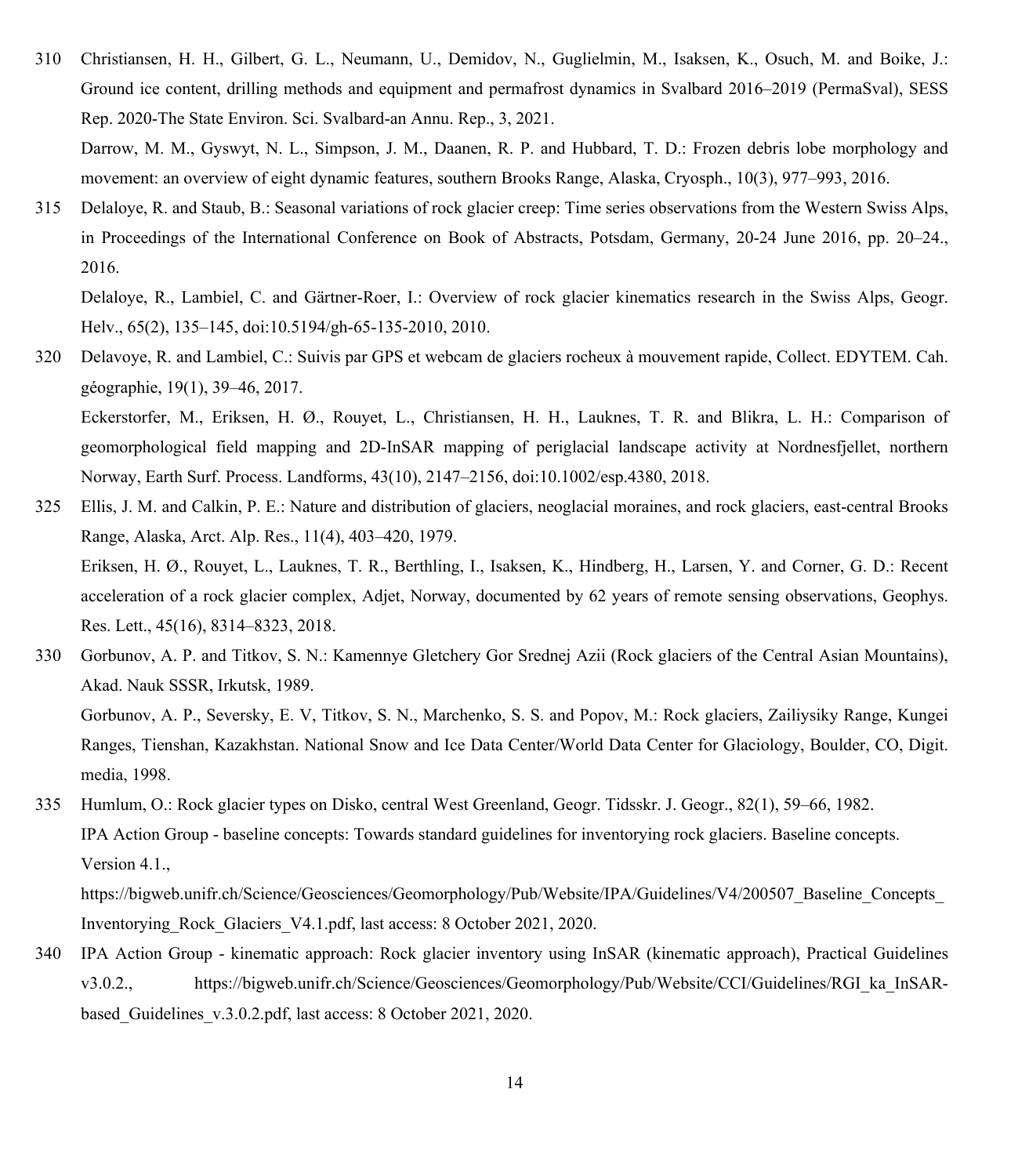Isaksen, K., Ødegård, R. S., Eiken, T. and Sollid, J. L.: Composition, flow and development of two tongue‐shaped rock glaciers in the permafrost of Svalbard, Permafr. Periglac. Process., 11(3), 241–257, 2000.

345 Kääb, A.: Monitoring high-mountain terrain deformation from repeated air- and spaceborne optical data: Examples using digital aerial imagery and ASTER data, ISPRS J. Photogramm. Remote Sens., 57(1–2), 39–52, doi:10.1016/S0924- 2716(02)00114-4, 2002.

Kääb, A., Strozzi, T., Bolch, T., Caduff, R., Trefall, H., Stoffel, M. and Kokarev, A.: Inventory and changes of rock glacier creep speeds in Ile Alatau and Kungöy Ala-Too, northern Tien Shan, since the 1950s, Cryosph., 15(2), 927–949, 2021.

350 Kellerer-Pirklbauer, A., Delaloye, R., Lambiel, C., Gärtner-Roer, I., Kaufmann, V., Scapozza, C., Krainer, K., Staub, B., Thibert, E. and Bodin, X.: Interannual variability of rock glacier flow velocities in the European Alps, in 5th European Conference on Permafrost, June 2018, Chamonix, France, 23 June - 1 July 2018, pp. 396–397., 2018.

Lambiel, C. and Reynard, E.: Cartographie de la distribution du pergélisol et datation des glaciers rocheux dans la région du Mont Gelé (Valais)., Entwicklungstendenzen und Zukunftsperspektiven der Geomorphol. Phys. Geogr. Zürich, 41, 91–104, 355 2003.

Lilleøren, K. S. and Etzelmüller, B.: A regional inventory of rock glaciers and ice‐cored moraines in Norway, Geogr. Ann. Ser. A, Phys. Geogr., 93(3), 175–191, 2011.

Marcer, M., Bodin, X., Brenning, A., Schoeneich, P., Charvet, R. and Gottardi, F.: Permafrost Favorability Index: Spatial Modeling in the French Alps Using a Rock Glacier Inventory, Front. Earth Sci., 5(December), doi:10.3389/feart.2017.00105, 360 2017.

Marcer, M., Serrano, C., Brenning, A., Bodin, X., Goetz, J. and Schoeneich, P.: Evaluating the destabilization susceptibility of active rock glaciers in the French Alps, Cryosph., 13, 141–155, doi:10.5194/tc-13-141-2019, 2019.

Marchenko, S.: Kriolitozona Severnogo Tyan-Shanya: Proshloe, Nastoyaschchee, Budushchee,(Permafrost of the Northern Tien Shan: Past, Present and Future). Siberian Branch of Russian Academy of Sciences: Yakutsk, Sib. Branch Russ. Acad.

365 Sci. Yakutsk (in Russ., 2003.

Matsuoka, M., Watanabe, T., Ikea, A., Christiansen, H. H., Humlum, O. and Rouyet, L.: Decadal-scale variability of polar rock glacier dynamics: accelerating due to warming?, in 1st Southern Hemisphere Conference on Permafrost, Queenstown, New Zealand, 4-14 December 2019., 2019.

Noetzli, J., Pellet, C. and Staub, B.: PERMOS reports, Cryospheric Comm. Swiss Acad. Sci., 370 http://www.permos.ch/publications.html, last access: 14 October 2021, 2019.

Rouyet, L., Lauknes, T. R., Christiansen, H. H., Strand, S. M. and Larsen, Y.: Seasonal dynamics of a permafrost landscape, Adventdalen, Svalbard, investigated by InSAR, Remote Sens. Environ., 231, 111236, doi:10.1016/J.RSE.2019.111236, 2019.

Ruiz, L. and Trombotto Liaudat, D.: Glaciares de escombros fósiles en el cordón Leleque, Noroeste del Chubut: significado 375 paleoclimático y paleográfico, Rev. la Asoc. Geológica Argentina, 69(3), 418–435, 2012.